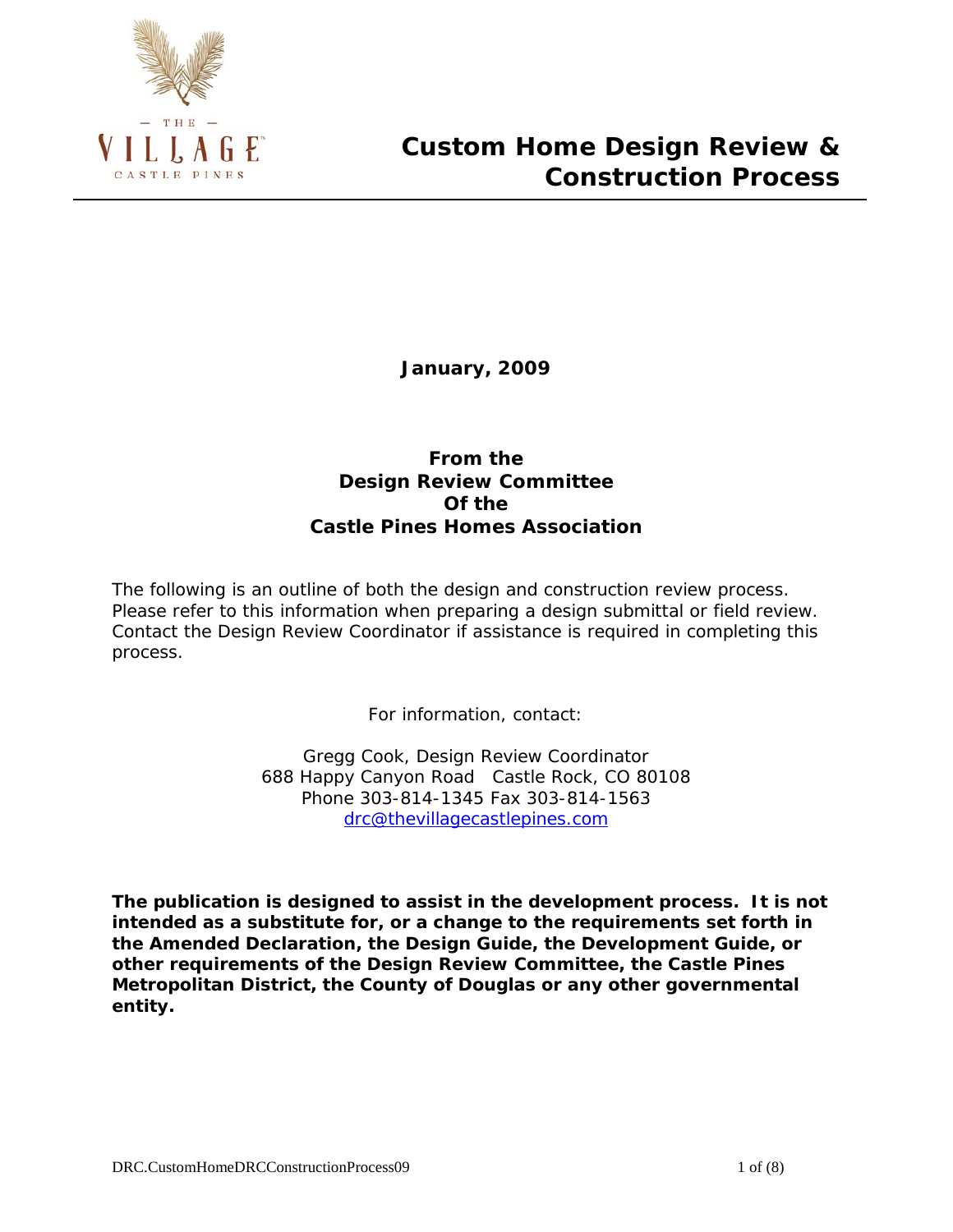## **I. SUMMARY LIST OF REVIEW AND PROCESS STEPS**

- Step 1 Pre-Design Conference
- Step 2 Conceptual Design
- Step 3 Design Development
- Step 4 Construction Document Submittal
- Step 5 Pre-construction Conference
- Step 6 Compliance Review

## **II. DESIGN REVIEW COMMITTEE (DRC) SUBMITTAL PROCESS**

## **A. GENERAL NOTES -** Applicable for all Submissions and Approval Processing

- 1. All drawings submitted to the DRC shall be legible, accurate and of reasonable graphic quality. All drawings and other submission materials must include the following information as applicable for the type of document: Owner/Applicant's name; project name, if applicable, the Lot Number; map title, legend, sheet number, the preparer's name, address and phone; the date of the initial preparation and subsequent revision dates; written and graphic scale, contour elevations and interval; and north arrow.
- 2. All submittals must meet the requirements of the DRC. Any of the Design Review submittals may be combined to expedite the process, however, the applicants acknowledge that they proceed at their own risk. It is the Applicant's responsibility to confirm that all applicable requirements are met throughout the review and approval process.
- 3. Plan approvals by the Castle Pines Design Review Committee are valid for one year from the time of final approval of Construction Documents. If construction of the approved residence has not begun in this time frame, the Design Review process and applicable fees must be initiated once again.
- 4. The following inspections will need to be scheduled by the owner/builder with the Design Review Staff.
	- a) Prior to release of building permit: Pre-Construction Conference
	- b) Completion of pouring of foundation walls.
	- c) Upon completion of exterior shell.
	- d) Prior to release of Certificate of Occupancy: Compliance Review.

*NOTES: Any and all modifications or changes to the approved exterior construction plans must be re-submitted to the DRC. Any changes to the approved color board must be re-submitted.*

*The Design Review Coordinator will visit all construction sites on a regular basis to insure construction conformance, as well as compliance with the rules and regulations. Contact the Homes Association office at any time assistance is needed, 303-814-1345.*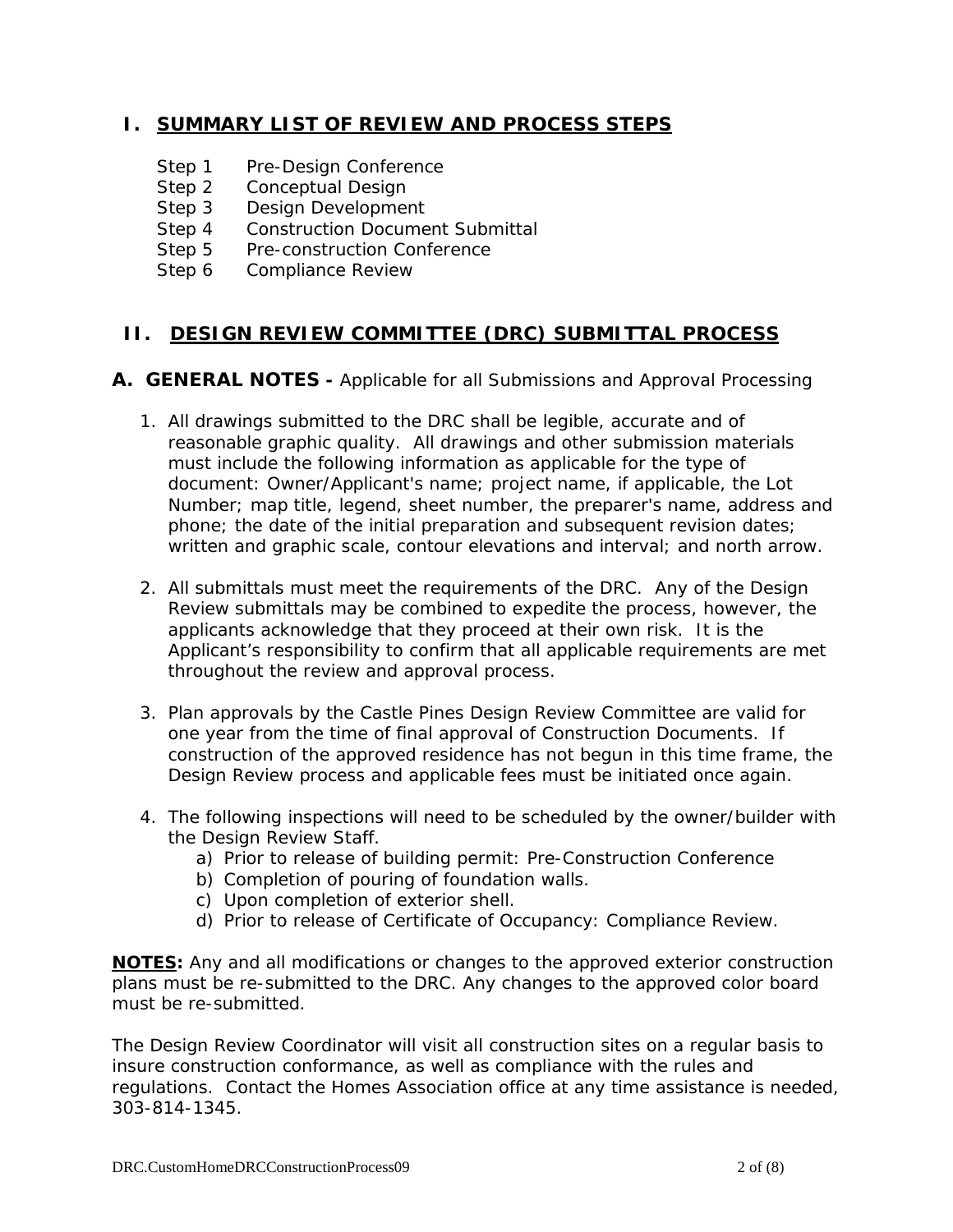Construction of a home should be completed within eighteen (18) months from the date the Douglas County Building Permit is issued. In cases of extenuating circumstances or unforeseen problems, the Owner must request an extension from the Castle Pines Design Review Committee.

## **Step 1 Pre-Design Conference**

A pre-design conference is required for each lot. The Castle Pines Design Review Committee staff is available upon request for lot owner(s), prospective lot owner(s) or owner's representative(s) to discuss the following:

- 1. Site classification
- 2. Massing and building profile
- 3. Building footprint size and location
- 4. Impervious coverage
- 5. Setbacks and easements
- 6. Defensible space (CO State Forest Service Fire Mitigation Requirements)
- 7. Tree Preservation and Natural vegetation/habitat protection
- 8. The philosophy behind planning in Castle Pines Village
- 9. Site Planning: topography and grading, access, work staging (storage, parking, soil displacement)
- 10. Landscape planning: erosion control, restoration requirements, plan/site development procedures
- 11. Castle Pines exterior lighting policy
- 12. Design Review submittal requirements and process
- 13. Construction rules and regulations/builder's critical path process

## **Step 2 Conceptual Design**

This submittal shall be accompanied by a completed application for DRC approval.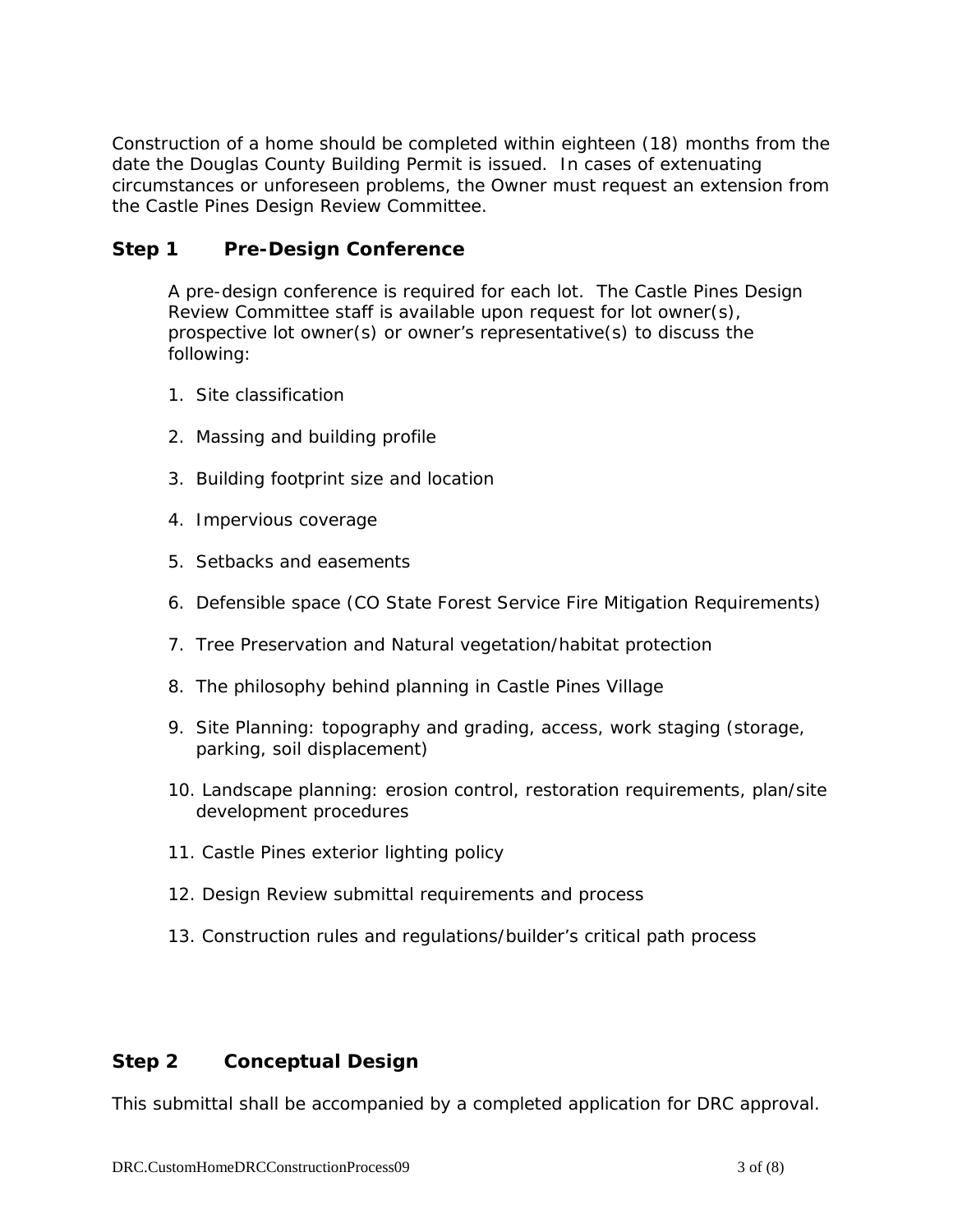Two (2) copies of the following are required:

- **A. Architectural Site Survey** of subject property prepared at a scale of 1" = 10', or 1/8" = 1'0" on a 24x36" sheet, if lot is less than one acre. For larger properties, 1" = 20' is acceptable. Minimum indications shall include:
	- 1. Site Classification. (As determined by DRC)
	- 2. Contour intervals at no greater than 2 foot-0 inches.
	- 3. Topographical information to extend a minimum of 10 feet beyond lot boundary line and to include any pertinent data beyond 10 feet, if applicable.
	- 4. If applicable, location of centroid or a platted building envelope.
	- 5. Approximate tree trunk caliper in inches measured 4' 6" above grade.
	- 6. Locate all existing site improvements, easements, rights-of-way, utilities, utility cabinets, sewer service location with invert elevation, water service location, etc.

*Note: All Architectural Site Surveys shall bear the seal and signature of a Professional Land Surveyor, registered in the State of Colorado. Approval of submitted documents by the DRC will not be granted prior to receipt of the sealed Architectural Site Survey.*

- **B. Conceptual Architectural Plan** at 1/8"or 1/4" = 1'0" scale, prepared using the Architectural Site Survey as a base.
	- 1. Building footprint
	- 2. Preliminary building elevations; all four exposures
	- 3. Preliminary floor plan
	- 4. Site and building relationship (distance to property lines)
	- 5. Building cross section that also shows existing and proposed grades
	- 6. Approximate elevations for foundation and first floor; and garage
	- 7. Study model, if required by the Design Review Committee
- **C. Conceptual Site Plan** prepared at 1/8" = 1'0" or 1"=10' scale using the Architectural Site Survey as a base.
	- 1. Site Classification
	- 2. Building Footprint
	- 3. Preliminary grading and drainage plan
	- 4. Proposed driveway access alignment
	- 5. Exterior living spaces\*
	- 6. Impervious coverage calculations
	- 7. Preliminary retaining, or screening walls
	- 8. Any additional or required trees to be planted or transplanted, i.e. for screening, augmentation<sup>\*</sup>, enhancement, etc.
	- 9. Existing trees, including those in the building footprint
	- 10. Existing shrub masses i.e. gamble oak

*\*NOTE: There can be conditions that will necessitate the construction of exterior site improvements or tree planting prior to building or foundation construction.*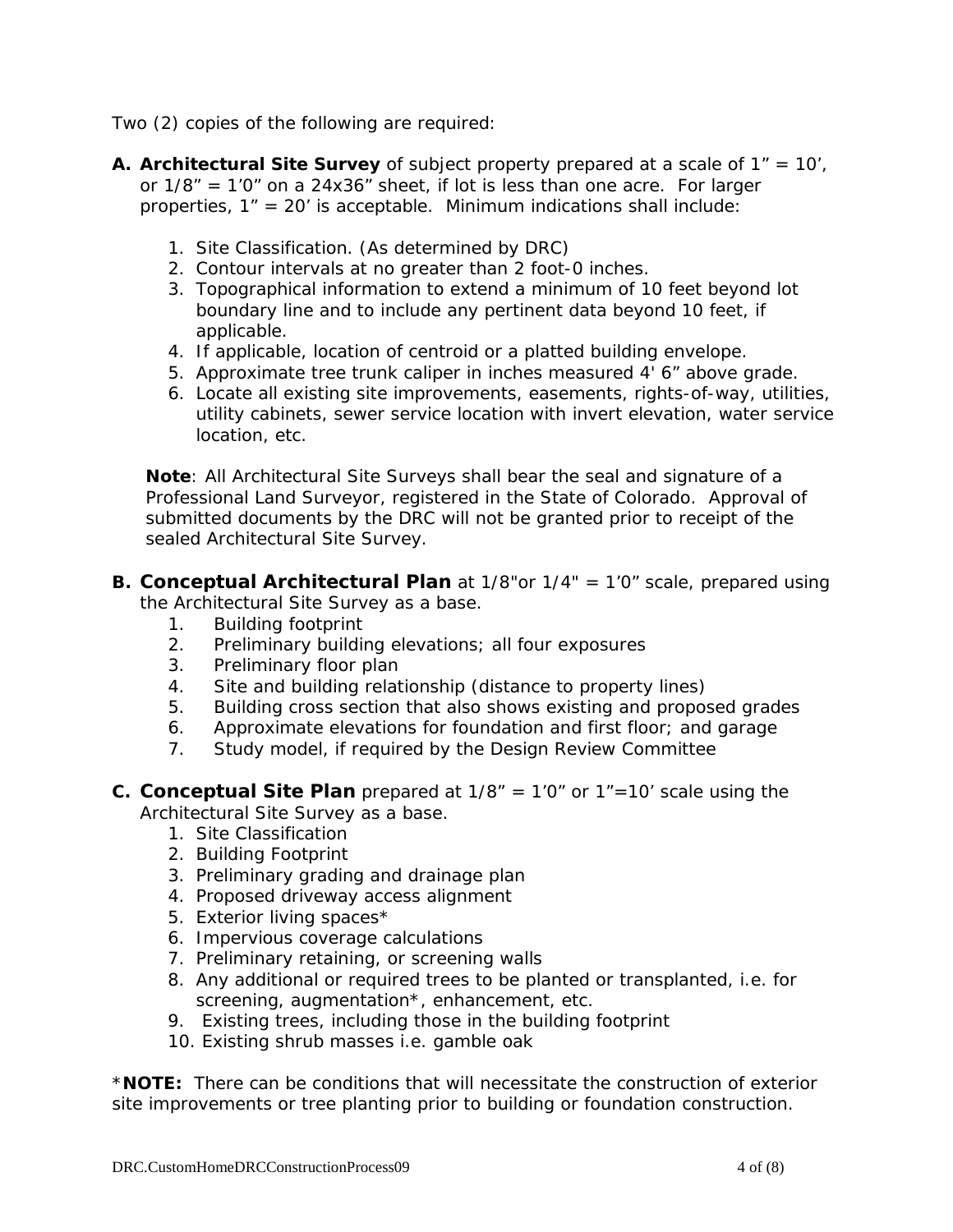**Please Note:** One copy of the plans shall be retained for the Design Review files. The second copy will be returned to the applicant with any applicable Design Review notes, comments, and revisions. **This set of red line plans shall be brought to the next level of review for reference and illustration of any revisions.** 

**If a property adjoins a golf course, an additional copy is required for review by the golf course.**

## **Step 3 Design Development**

Two copies of each of the following documents are required (The red-lined copy of the previous submittal for reference is also required):

**A. Construction Site Plan** will show the following items listed below. As indicated, these items will be staked in the field at the time of the on-site **Staking Review Step 5**. All stakes shall be set firmly in place, color coded with paint and/or flagging and labeled with a permanent marker to correspond to the stake points shown on the Construction Site Plan.

*NOTE: The Design Review Committee may require an on-site staking review at the Design Development Stage if trees and elevations need to be precisely located, because of their proximity to proposed construction.*

- 1. Proposed, permanent residential access route; including minimum driveway culvert size, future use utility sleeving -- stake the centerline of the driveway.
- 2. Show additional, if any, proposed construction access routes to the Building Envelope (stake). Construction access must be the same as the residential driveway and utility routes unless otherwise approved by the DRC. If temporary construction access across any 'common area' or adjacent lot is necessary, a letter from the property owner granting such access must be received by the DRC prior to gaining access across such property.
- 3. Indicate storage areas for topsoil and excavated materials.
- 4. Show storage/staging areas for building materials.
- 5. Identify all proposed construction vehicle-parking areas.
- 6. Show location of construction trailer, if applicable.
- 7. Show location of temporary toilet.
- 8. Indicate proposed location of concrete dump and washout area in designated paved driveway space.
- 9. Show location of construction dumpster or trash bin.
- 10. Show the shrub masses and overstory trees that are to be removed, transplanted or saved and the preservation methods to be used.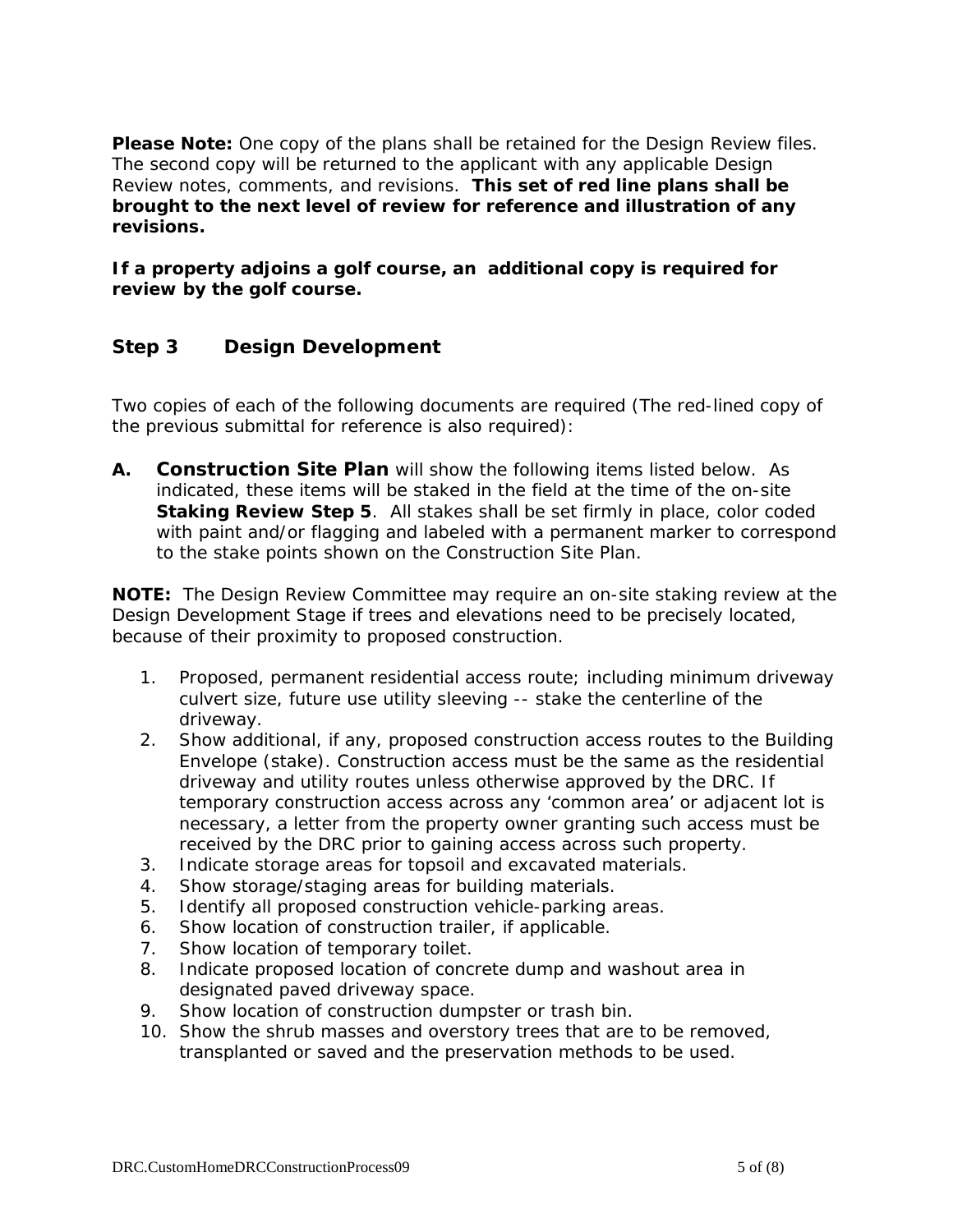- 11. Project benchmark, to be located outside area of potential disturbance and set by a permanent pin and marked by a painted and flagged rebar or T post. Elevations noted permanently on construction site plan and on pin.
- 12. Building corners.
- 13. Major site improvements i.e., retaining walls, terraces, and swimming pools, etc.
- 14. Proposed drainage improvements including swales, inlets and pipe sizing.
- 15. Line of disturbance or silt fencing to indicate limits of construction, tree protection
- 16. Water service line to the house and shut off valve.
- 17. Sanitary sewer service line to the house, stub-in.
- 18. Gas service line to the house.
- 19. Cable TV line to the house.
- 20. Electric service meter pedestal and line to the house.
- 21. Telephone service lines to the house.

#### **Information/Purpose:**

Elevation reference stakes:

- 1. Project bench mark pin and rebar
- 2. Stake building footprint corners, orange flagging
- 3. Stake site improvements/extensions

#### Building envelope and access routes:

- 1. Stake centerline proposed residential access
- 2. Stake route of utility line trenches
- 3. Stake & label construction access, if different

Temporary construction buildings & use areas:

- 1. Stake & label construction trailer, toilet, etc.
- 2. Stake & label stockpile areas
- **B. Building Plans**: hard-line drawings, showing complete floor plans, elevations, and building sections at ¼" scale, as per requirements of Douglas County Building Department. Plans also to indicate final foundation and floor elevations.
- **C. Drainage, Sediment and Erosion Control Plan** shall be prepared in accordance with the requirements set forth by the Douglas County Drainage Plan Requirements.
- **D. Sample Board** of all exterior materials and colors.
	- 1. Display on 18"x24" board with a separate typed information/spec sheet attached to the back and another copy for the DRC. Files specifying the manufacturer, brand name, color code, grade, texture, and any other pertinent data for each material, i.e. roof, stone, stucco, window, trim, fascia, garage doors, railing, etc.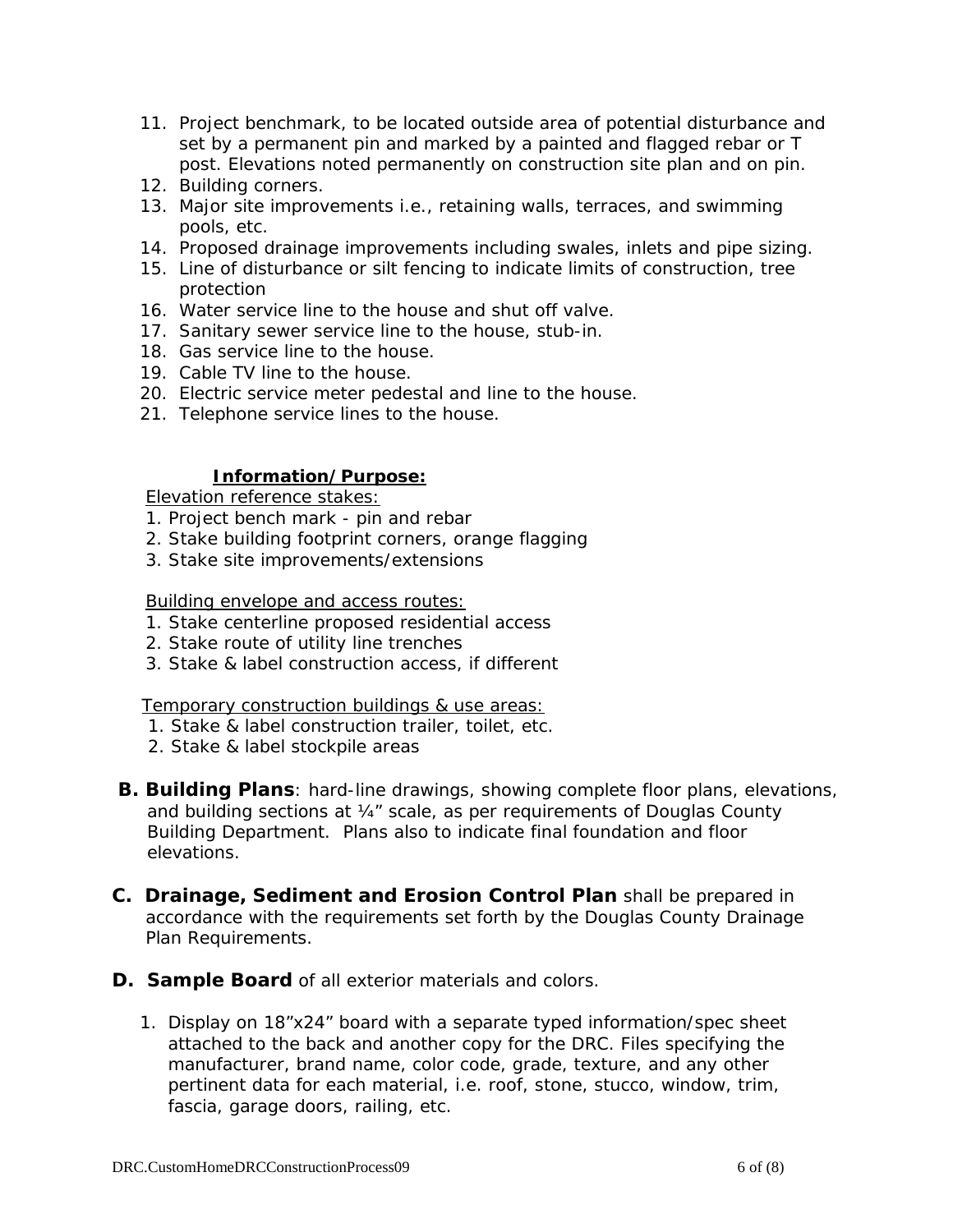- 2. Material samples should be no smaller than 4 "x4" to show texture, finish and color.
- 3. Print of front elevation of the residence should be on the board and colored. Note: the DRC will retain the color board until the project has received final construction approval.
- **E. Lighting Product Literature** of all exterior lighting fixtures to be used (cut sheets) and their proposed locations. Please refer to the Castle Pines Exterior Lighting Policy for current information.

**F. Significant Architectural Design Elements:** plans shall indicate all exterior details and embellishments.

# **Step 4 Construction Document Submittal**

Two copies of each of the following documents are required. (Redlined copy of the previous submittal for reference is also required):

## **A. Architectural working drawings including**

- 1. Foundation plans
- 2. Electrical plans
- 3. A complete set of plans per Douglas County Building Department's requirements.
- 4. The final site plan is to be attached as a cover sheet.

**NOTE:** After Construction Documents have been approved, any changes of the exterior appearance, materials, fenestration, grading, or existing vegetation must be submitted for review and approval by the Design Review Committee. All discrepancies from approved plans must be re-approved/corrected before a Certificate of Occupancy letter will be issued. If discrepancies from approved plans are discovered, corrections will be required prior to re-inspection. It shall be the responsibility of the builder to notify the Design Review Committee when corrections are completed.

## **Step 5 Pre-construction Conference and On-site Staking Review**

- 1. No disturbance to the site may occur prior to the issuance of the building permit without the prior written approval of the Design Review Committee.
- 2. All required plans and documents must be approved and on file with the Design Review Administrator. They include:
	- a) The Castle Pines Design Review Committee approved construction site plan and verification of the project benchmark.
	- b) Metro District Site Plan. (Construction Site Plan)
	- c) Colorado State Forest Service Defensible Space Assessment.
- 3. After all required documents have been filed, the footprint and required site